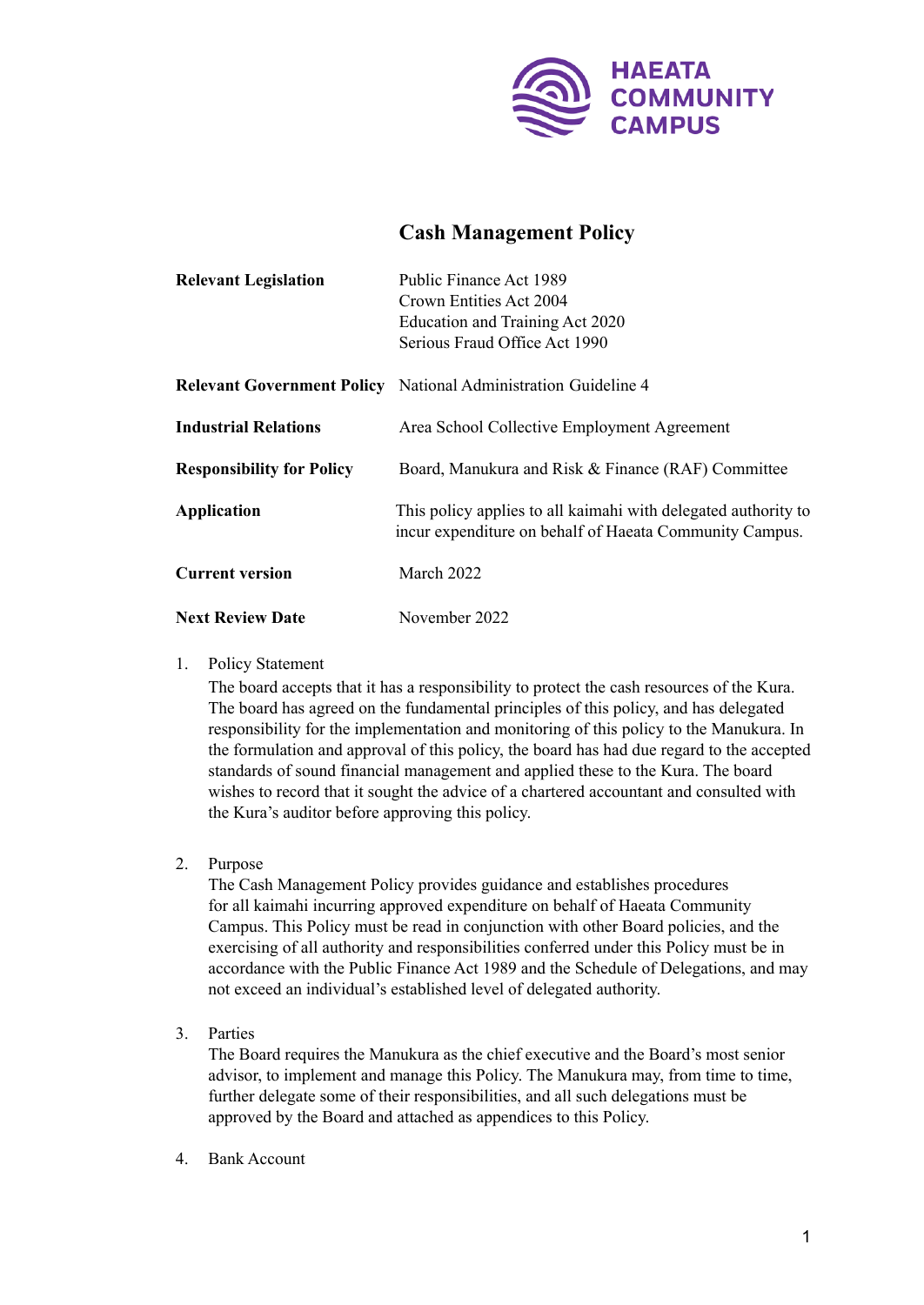Under section 158 of the Crown Entities Act 2004, all money received by the kura must be paid, as soon as practicable after it is received, into the bank account of the kura. All bank accounts held by the Kura must comply with Crown Entities Act 2004 requirements at all times. The board agrees that one bank account shall be operated for board general receipts and payments. The Board agrees that if the functions of the Kura require other bank accounts to operate that will be sanctioned by way of formal resolution. The kura will use electronic banking facilities within agreed and published procedures and protocols, with an emphasis on restricting access to banking information. Secure passwords are required for internet banking and these are to be kept confidential to the user. Passwords may not be shared amongst kaimahi and should be updated regularly. Separate at-call deposit accounts shall also be operated for fixed asset replacement and Caretaker Works as specified in the board's policies for these matters. Bank reconciliations should be independently prepared by the kura's external provider (2022 - Solutions and Services) and reviewed monthly by the Risk & Finance Committee (RAF).

5. Trust Fund Account

A separate bank account and call deposit account shall be used for the trusts funds held by the board in trust for donor-specific purposes i.e. cluster funds (ORS, Te Putahitanga, Resource Teacher of Learning and Behaviour etc). The terms and conditions for the operation of these accounts shall be the same as for the general operating account referred to above.

6. Investments

Investments of Kura funds may only be made in accordance with the terms in section 154 of the Education and Training Act 2020. Notwithstanding the requirements of section 154 of the [Education](https://www.legislation.govt.nz/act/public/2020/0038/latest/LMS289486.html) and Training Act 2020 No 38, [\(Sections](https://www.legislation.govt.nz/act/public/2020/0038/latest/link.aspx?id=DLM330565#DLM330565) 160 and [161](https://www.legislation.govt.nz/act/public/2020/0038/latest/link.aspx?id=DLM330566#DLM330566) of the Crown [Entities](https://www.legislation.govt.nz/act/public/2004/0115/latest/DLM330562.html) Act 2004 apply) no investments may be made in equity stocks or in synthetic money market products (e.g. forward rate agreements and interest rate swaps). Investments may only be made with the written authorisation of the principal and the presiding member.

7. Fundraising

The board acknowledges that under section 154 of the Education and Training Act 2020 some professional fundraising contracts constitute an illegal fundraising contract. No such fundraising contract will be entered into by the Kura. If doubt exists about the legality of a proposed fundraising contract, the Manukura will contact their Kura Finance Adviser of the Ministry of Education for advice.

8. Cash Receipts

The preferred method of payment for fees, donations and invoices is electronic rather than cash. Cash will be stored in a secure location that only the finance team has access to. All cash will be banked a minimum of weekly. All cash received must be paid into the Kura office and properly receipted. This includes trading revenue, other local funds receipts and reimbursements for learning materials. Only kaimahi holding delegations may handle cash. No cash received can be used to pay accounts in cash. When any banking deposits are received, they shall be receipted, and a deposit slip raised by a second person to ensure there is a separation of duties. If a second person is not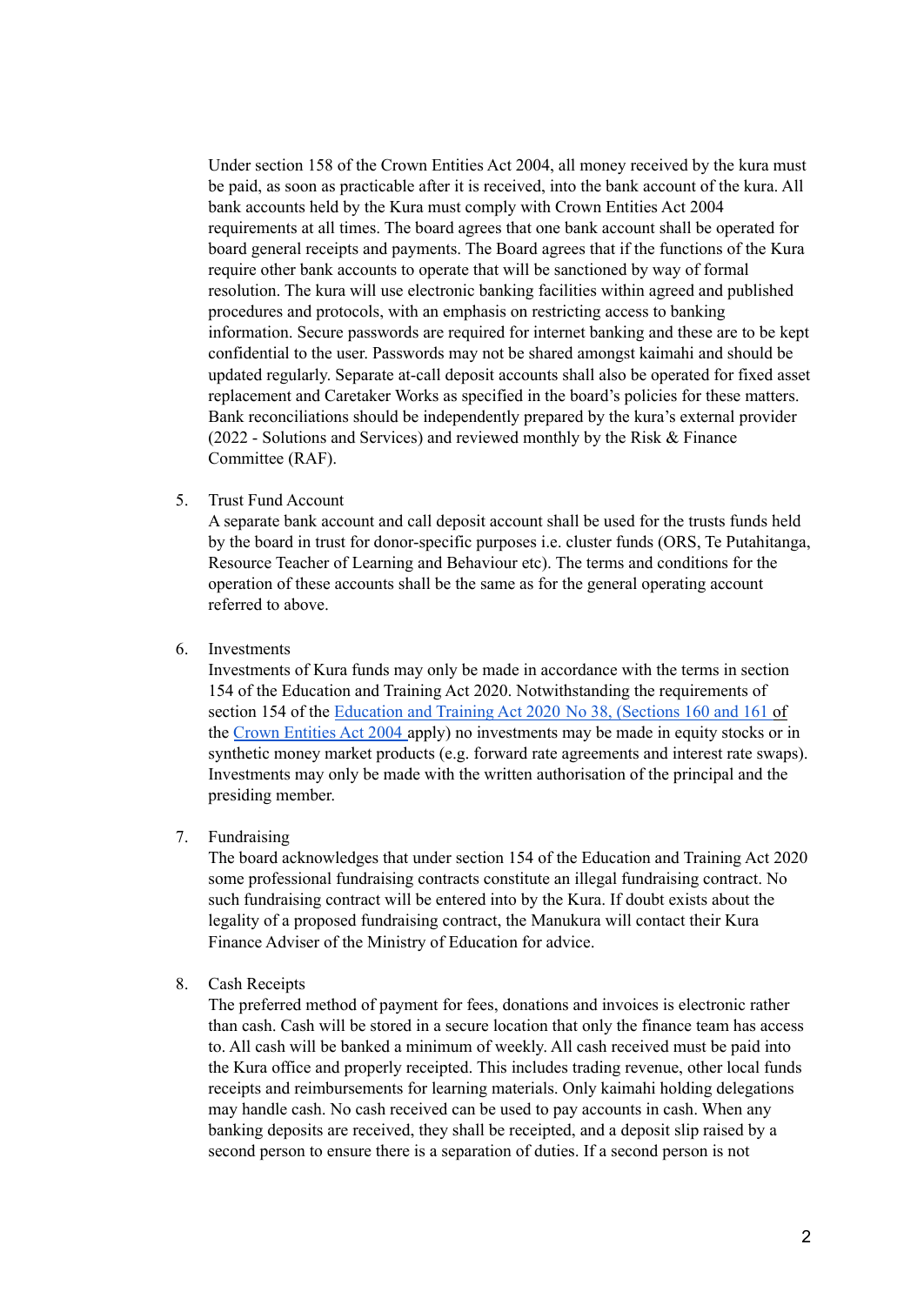available, then the principal or presiding member should check the deposit amount reconciles to the banking slip.

9. Accounts for Payment

All accounts for payment, other than expense reimbursements and attendance dues, must be supported by a copy of the official Kura order form and the correct invoice, with certification by the purchaser that each item has been received or service provided, and that the prices and quantities are correct. The correct payee details must be verified before paying any large amounts. They shall be checked against the suppliers banking details to ensure there has been no alteration of previous banking details. Extra caution shall be taken when remitting funds overseas. Finance kaimahi will not rely on email or electronic instructions to pay accounts. Checks with the authorising person will occur to ensure the payment is bona fide. There must be a separation between the person authorising the order and the person certifying/approving the invoice for payment. Payments require two approvals before they can be made. The supplier bank account details loaded into internet banking must match those on the invoice and a member of the finance team should verify that it is a legitimate supplier before authorising the payment schedule. All changes to the supplier master file should be checked against supporting documentation by a second person. The Kura will no longer operate a cheque account and will move to ApprovalMax in 2022 for payment of all invoices. All expenditure must have supporting documentations, approved and authorised before it is paid. Any expenditure should be in line with the delegation policies and budget set by the Board and approved by the person responsible, e.g. the Manukura of the Unit Holder with delegated authority. All expenditure should be approved by the person one-up e.g. the Manukura's credit card should be approved by the Board Presiding Member. Expense reimbursements must be certified by the person responsible, e.g., the Manukura or Unit Holder with delegated authority to reimburse. An expense claim should be supported by GST receipts or tax invoices. Claims for the use of private motor vehicle usage must be certified by the Manukura or delegate to indicate that approval was given. The latest mileage rates as per Area School Teachers' [Collective](https://assets.education.govt.nz/public/Documents/School/Collective-Employment-Agreements/Area-School-Teachers-Collective-Agreement/Area-School-Teachers-Collective-Agreement-2019-2022.pdf) [Agreement](https://assets.education.govt.nz/public/Documents/School/Collective-Employment-Agreements/Area-School-Teachers-Collective-Agreement/Area-School-Teachers-Collective-Agreement-2019-2022.pdf) 2019-2022, will be paid on application. Appendix 1.

10. Petty cash

All payments should be made using electronic banking where possible. The petty cash fund will be limited to \$200 per day and all monies will be secured with access by the finance team only. A petty cash voucher should be prepared with the basic information contained showing the use of the money and by whom, the nature of the expenditure, general ledger code, and authorisation signature blocks. Reimbursement claims, will depend upon the use from the petty cash fund and shall not exceed any predetermined amount and must be accompanied by a receipt and approved petty cash voucher. At the end of the month the petty cash account should be reconciled and coded to the general ledger and the petty cash account topped up back to the float amount.

11. Approval

When the Board approved this Policy, it agreed that no variations of this Policy or amendments to it can be made except with the unanimous approval of the Board. As part of its approval, the Board requires the Manukura to circulate this Policy to all kaimahi and for a copy to be included in the Kura policy manual. The Kura policy